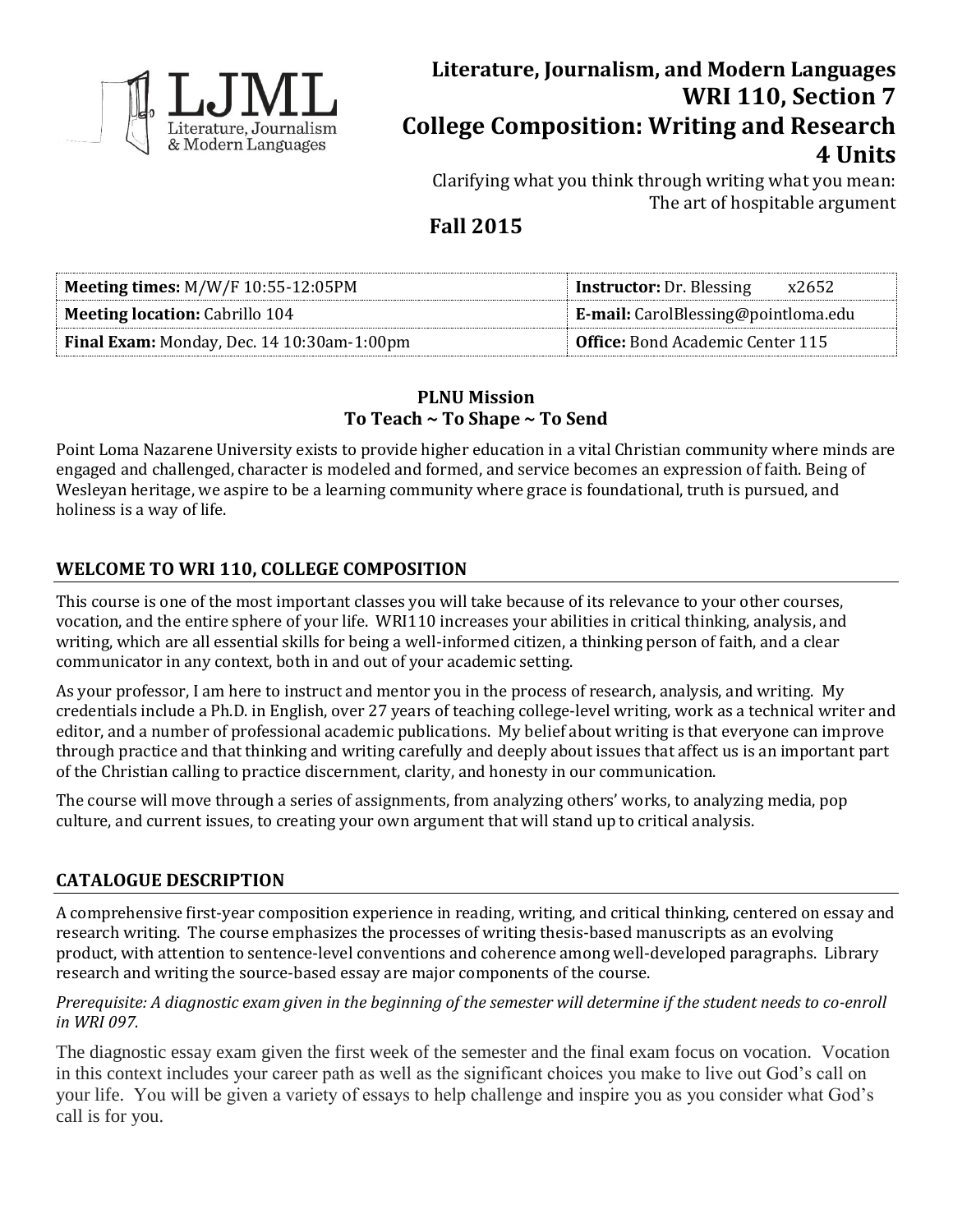## **COURSE LEARNING OUTCOMES**

*Students who complete a College Composition course will:*

- 1. Apply (application) the conventions of the English language in various genres of academic writing.
- 2. Demonstrate (application) knowledge of the stages of the writing process in academic writing: planning, drafting, organizing, composing, revising, and editing.
- 3. Evaluate (analysis) and utilize rhetorical modes of organization to create written compositions.
- 4. Evaluate (analysis) online sources of information for valid authority and expertise.
- 5. Apply (application) documentation formats to cite research in written compositions.
- 6. Analyze (analysis) texts to determine point-of-view, differing perspectives, tone, purpose, audience, and theme.

## **REQUIRED TEXTS**

- Greene, Stuart and April Linsky. *From Inquiry to Academic Writing: A Text and Reader*. 3<sup>rd</sup> Ed. Bedford St. Martin's, 2015. [Referred to as *Inquiry* in syllabus]
- Lunsford, Andrea. *The St. Martin's Handbook*. 8th Ed. Boston: Bedford St. Martin's, 2015. [Referred to as *Handbook* in syllabus]
- A 9"x12" envelope

## **COURSE GROUND RULES**

- 1. Attendance is mandatory and crucial to the course and your grade. Missing more than four classes will result in your final grade being lowered by five points per day missed. Missing more than six classes (one and one half weeks of class) will result in de-enrollment, per school policy. Tardiness or leaving early counts as half a day missed.
- 2. Being disruptive or passively rude in class (i.e., conducting your own discussions, doing other work, sleeping, leaving early, etc.) is inexcusable and will certainly affect your grade and warrant expulsion from the class.
- 3. No cell phone use in class—either for texting or calls. Unwarranted use of a cell phone equals a point deduction for each use.
- 4. Because reading and writing are interrelated, you will be doing a great deal of both. Do not assume that because this is a writing course, you need only turn in essays to do well in the class. Your reading of the assigned materials will help you write more successfully and will be frequently assessed by class discussions and unannounced quizzes.
- 5. You must turn in all essays and take the final exam in order to pass the course, although doing so does not guarantee a passing grade.
- 6. Essays are due in hard copy format, with the required accompanying materials, at the beginning of class on the day assigned. Late essays will be failed, unless you have a valid excuse. The only valid excuses are serious illness (a physician's excuse is required) or dire emergency (provide documentation). If you are going to be out of town when an essay is due, turn it in early.
- 7. You will bring in a typed draft of each paper, you will read aloud and have critiqued by students in small groups. You will revise your draft and turn in for a final letter grade.
- 8. You will write Canvas responses as indicated on the syllabus. Your responses should be a minimum of 200 words each.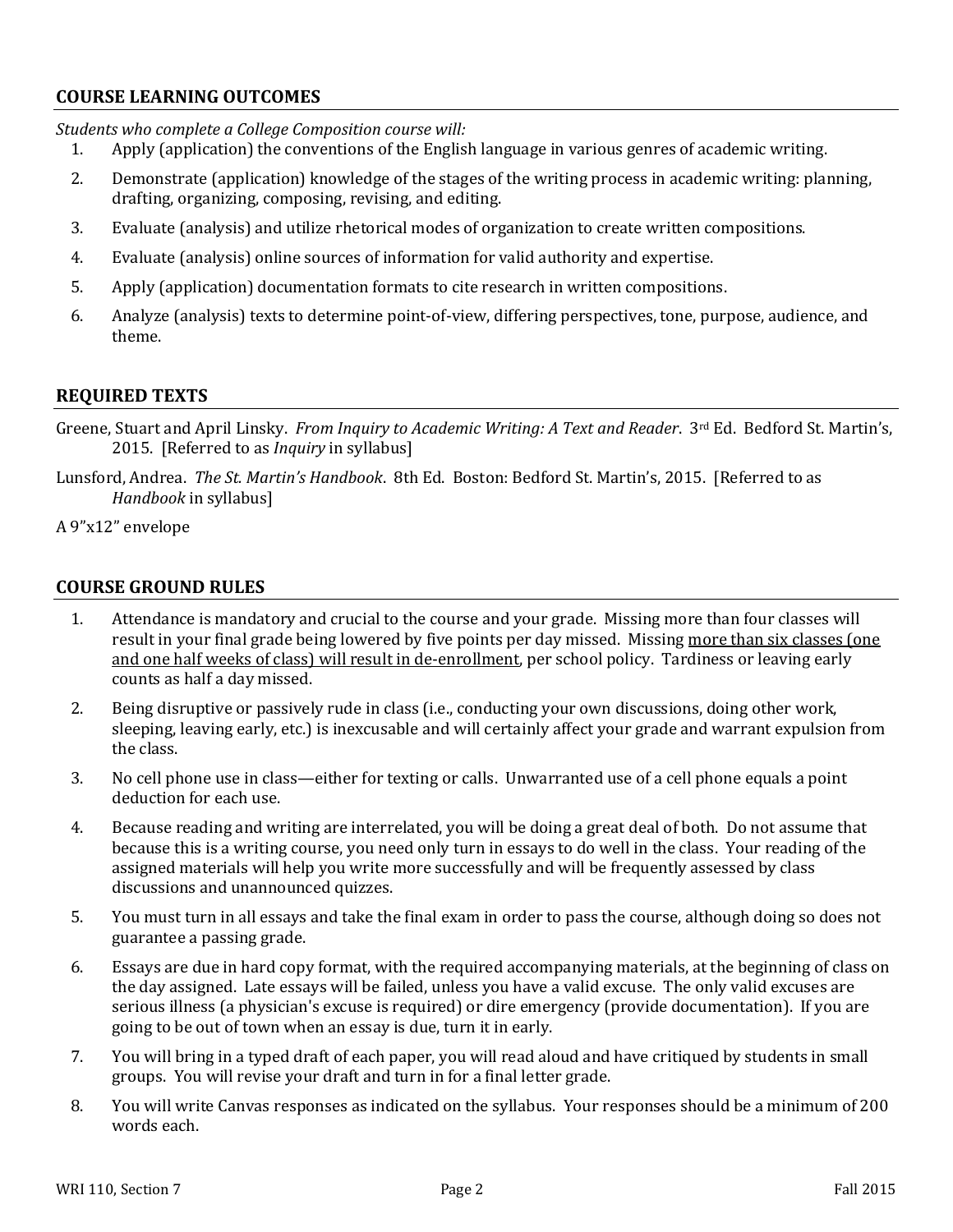- 9. I will not correct grammar and typos on your drafts. That is your responsibility. However, you may bring your draft to me for comment. The final versions of your essays are expected to be painstakingly proofread and as error-free as possible.
- 10. You are urged to use the Writing Center for help on your papers. The tutors there, however, will not correct errors but will help you work on improving grammar, thesis strength, organization, and rhetorical strengths.

## **WRITERS' STUDIO**

Your SAT, ACT, and first diagnostic essay score will reveal your strengths and weaknesses as a writer, thinker, and communicator on the college entry level. Your exam scores and your professor's discretion will determine whether or not you will benefit the most by enrolling in WRI 097 which is the Writing Skills Tutorial held in the Writers' Studio. If your scores reveal that you need to enroll in WRI 097, you will fulfill the requirements by working on your writing skills with trained tutors in the Writers' Studio once-a-week for 10 weeks beginning the third week of the semester. You will be required to attend an introductory session to the Studio the second week of classes. During that session you will sign-up for a time to work with a tutor throughout the semester. The writing assignments you work on in the Writers' Studio will be writing assignments assigned in this writing course. Students who work in the Studio benefit greatly from the time spent working alongside a pedagogically trained fellow writer.

The fee for the tutorial, WRI 097, is \$150.00. Should you discover you have the privilege of attending the Studio, know that the \$150.00 lab fee replaces a 3 unit, not-for-college credit, course your scores would have previously required you to take. Failure to complete WRI 097 will result in a failing grade in WRI 110.

## **INCOMPLETES AND LATE ASSIGNMENTS**

Quizzes, homework, in-class writings, and the final exam may not be made up—no late work is accepted, except for emergency situations. If you have an excused absence, turn in your paper early or electronically. You must take the final exam at the scheduled time and day listed in the PLNU Schedule of Exams.

#### **ACADEMIC DISHONESTY**

Plagiarism in any form is a violation of Christian and academic values, will not be tolerated, and will at a minimum result in a failure of the assignment; it may result in failure of the course. The following is the LJML Department Policy on Plagiarism:

*The Department of Literature, Journalism, and Modern Languages deems intellectual and academic integrity to be critical to academic success and personal development; therefore, any unethical practice will be detrimental to the student's academic record and moral character. Students who present the work of others, which includes but is not limited to borrowing another student's work, buying a paper, or using the thoughts or ideas of others as if their own (using information in a paper without citation), commit plagiarism. Students will be held accountable for plagiarized material whether the material was plagiarized intentionally or unintentionally. Plagiarized work will result in a failing grade for the assignment and possibly for the course. In either event, a written report will be filed with the department chair and area dean. The dean will review the report and submit it to the provost and the vice president for student development. It will then be placed in the student's academic file.*

#### **ACADEMIC ACCOMMODATIONS**

While all students are expected to meet the minimum academic standards for completion of their courses as established by the instructors, students with special needs may require academic accommodations. At Point Loma Nazarene University, students requesting academic accommodations must file documentation with the Disability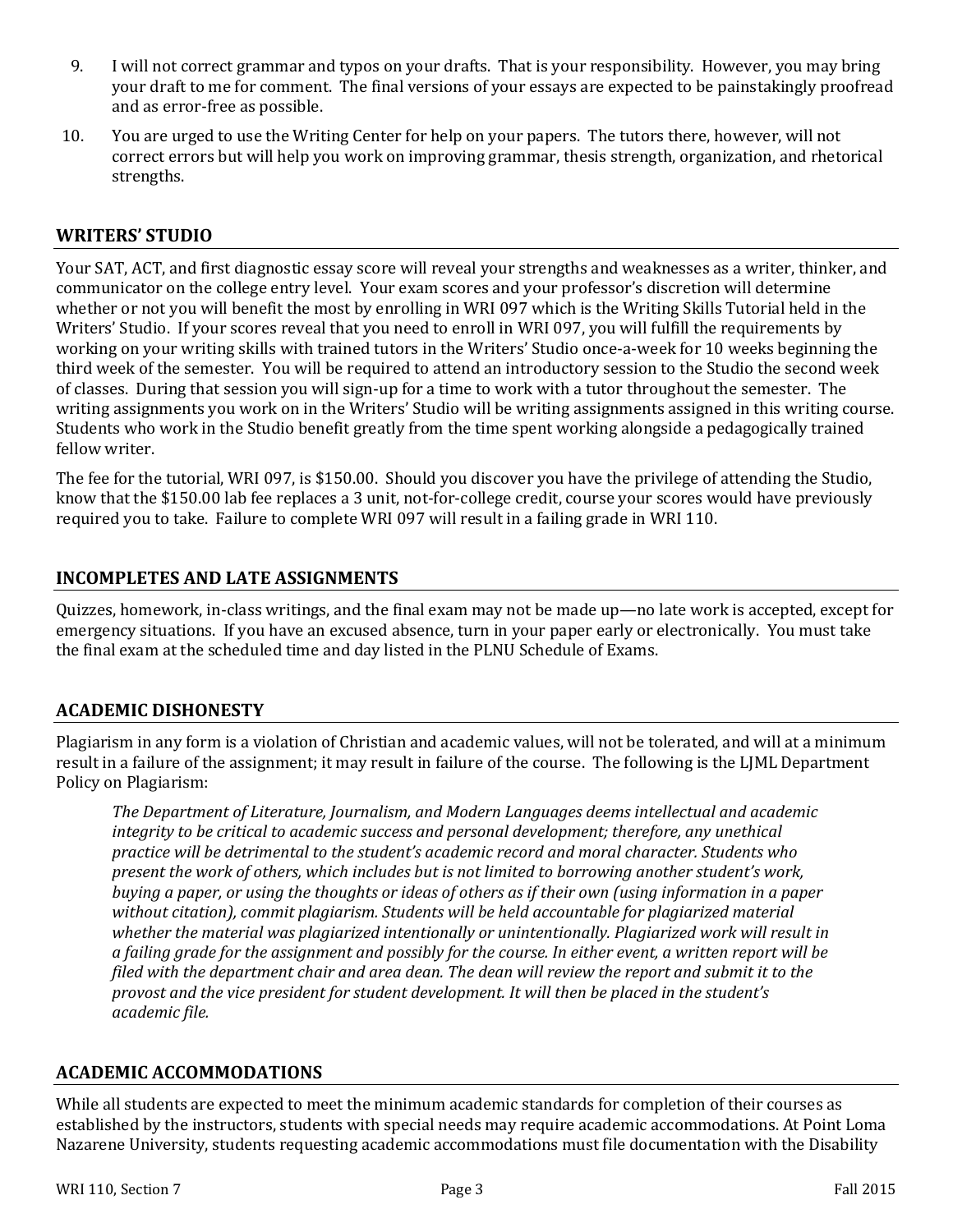Resource Center (DRC), located in the Bond Academic Center. Once the student files documentation, the Disability Resource Center contacts the student's instructors and provides written recommendations for reasonable and appropriate accommodations to meet the individual needs of the student. This policy assists the university in its commitment to full compliance with Section 504 of the Rehabilitation Act of 1973, the Americans with Disabilities (ADA) Act of 1990, and ADA Amendments Act of 2008, all of which prohibit discrimination against students with special needs and guarantees all qualified students equal access to the benefits of PLNU programs and activities.

## **FINAL EXAMINATION POLICY**

The time and date of the final is firm: do not plan to be away during the scheduled time.

## **ASSESSMENT AND GRADING**

*The following questions will be considered when papers are evaluated and graded. All questions may not be relevant to each assignment.*

- Does the paper respond to the various parts of the prompt?
- Does the paper make an argument?
- Is the claim clear and plausible? Is it stated and contextualized effectively?
- Is there sufficient and relevant evidence to ground the claim?
- Does the paper effectively select and use material from the course readings to support and validate the analysis? Does it summarize, paraphrase, and quote effectively?
- Does the paper use all relevant details from the readings both to support the claim and to provide a context for the case being made? Does it ignore material that should be taken into account?
- Does the paper demonstrate an awareness of how the argument being proposed fits into the larger set of claims made about the topic in our course readings?
- Does the paper work through the complexities of the material (as opposed to oversimplifying or overgeneralizing)?
- Is the paper well-organized?
- Does it cite material from the sources using MLA documentation style?
- Are there sentence structure problems or grammatical errors that interfere with the meaning?

• An "A" essay demonstrates excellent work. It has something to say and says it well. It develops its argument clearly and consistently, demonstrating a complex understanding of the assignment, and does so using varied sentence structure. It often rises above other essays with particular instances of creative or analytical sophistication. There may be only minor and/or occasional grammatical errors.

• A "B" essay demonstrates good work. It establishes a clear claim and pursues it consistently, demonstrating a good understanding of the assignment. There may be some mechanical difficulties, but not so many as to impair the clear development of the main argument. While a "B" essay is in many ways successful, it lacks the originality and/or sophistication of an "A" essay.

• A "C" essay demonstrates adequate work. It establishes an adequate grasp of the assignment and argues a central claim. In addition, the argument may rely on unsupported generalizations or insufficiently developed ideas. It may also contain grammatical errors.

• Work that earns a grade of "D" or "F" is often characterized by the following problems: it fails to demonstrate an adequate understanding of the assignment; it fails to articulate an adequate argument; and/or it contains significant grammatical problems.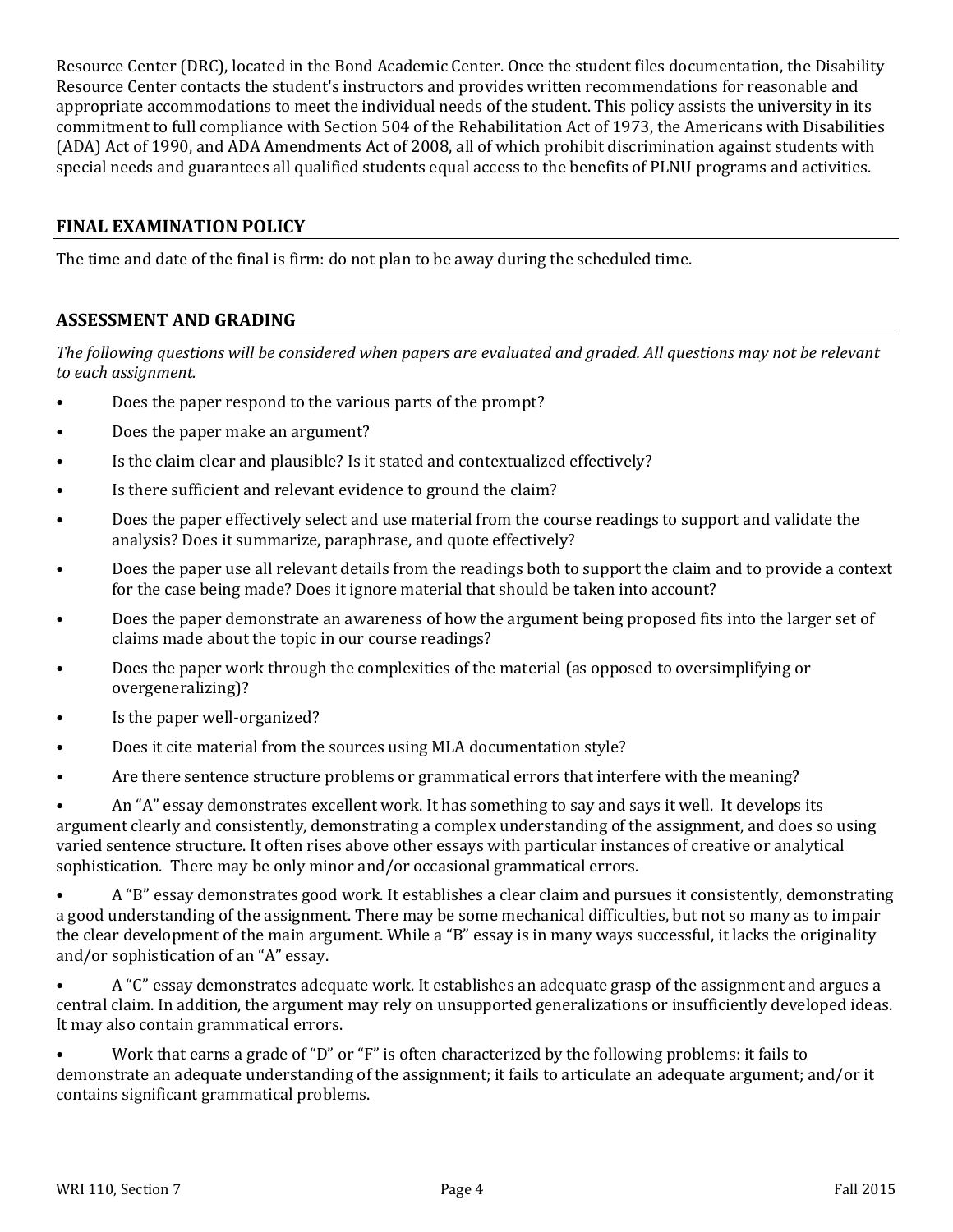• Attendance and class participation—**30 points**

• Draft writing and workshop participation (bringing a complete, typed draft and critiquing others' drafts)— **60 points total** (12 points each)

• Canvas entries—You will write Canvas responses as indicated on the syllabus. Your responses should be a minimum of 200 words each. **Five entries**, 10 points per entry, 200 words per entry—**50 points total**—Canvas entries are due by 10:00pm on the night before the Canvas assignment is listed.

- Quizzes, short in-class writings, and homework other than Canvas entries—**65 points**
- Essay 1—**75 points**
- Essays 2—**100 points**
- Essay 3—**150 points**
- Essay 4—Research paper prospectus—**50 points**
- Essay 5 (Longer Researched Argument Essay)—**300 points**
- Oral Presentation of Essay 5—**20 points**
- Final exam—**100 points**
- **1000 points possible**

| <b>PERCENT</b> | <b>GRADE</b> |
|----------------|--------------|
| 93-100         | A            |
| 90-92          | A-           |
| 88-89          | $B+$         |
| 83-87          | B            |
| 80-82          | <b>B-</b>    |
| 78-79          | $C+$         |
| 73-77          | $\mathsf C$  |
| 70-72          | $C -$        |
| 68-69          | D+           |
| 63-67          | D            |
| 60-62          |              |

#### **ESSAY ASSIGNMENTS**

Essay #1—750 words—Write a rhetorical analysis of an assigned argument essay, following the guidelines on pp. 41-48 in *Inquiry*.

Essay #2—1000 words—Analyzing arguments in advertisements—Prepare a collage of visual advertisements on a particular theme and write an essay analyzing the results.

Essay #3—1300 words—Reporting on current issues—Research and report upon a topic related to higher education or another current issue, connected to one of the essays in *From Inquiry to Academic Writing*, that affects you as a University student.

Essay #4—600 words—Proposal plus annotated bibliography for the researched argument essay.

Essay #5—3500-5000 words—Researched argument essay—Write a well-researched but original essay, using your own argument (thesis) about one topic connected to one of the essays in *From Inquiry to Academic Writing.*

Paper Format: Papers must be written in MLA Style. Papers must be stapled, typed and double-spaced. Submit assignments in black ink on 8.5"x11" white paper. Use Times New Roman 12-point font and 1" margins. Do not include title pages. Include page headers. Use the *St. Martin's Handbook*, 8th edition, MLA website or a current MLA style guide for style, grammar, format and citation questions. Keep an electronic backup of everything you submit to a professor.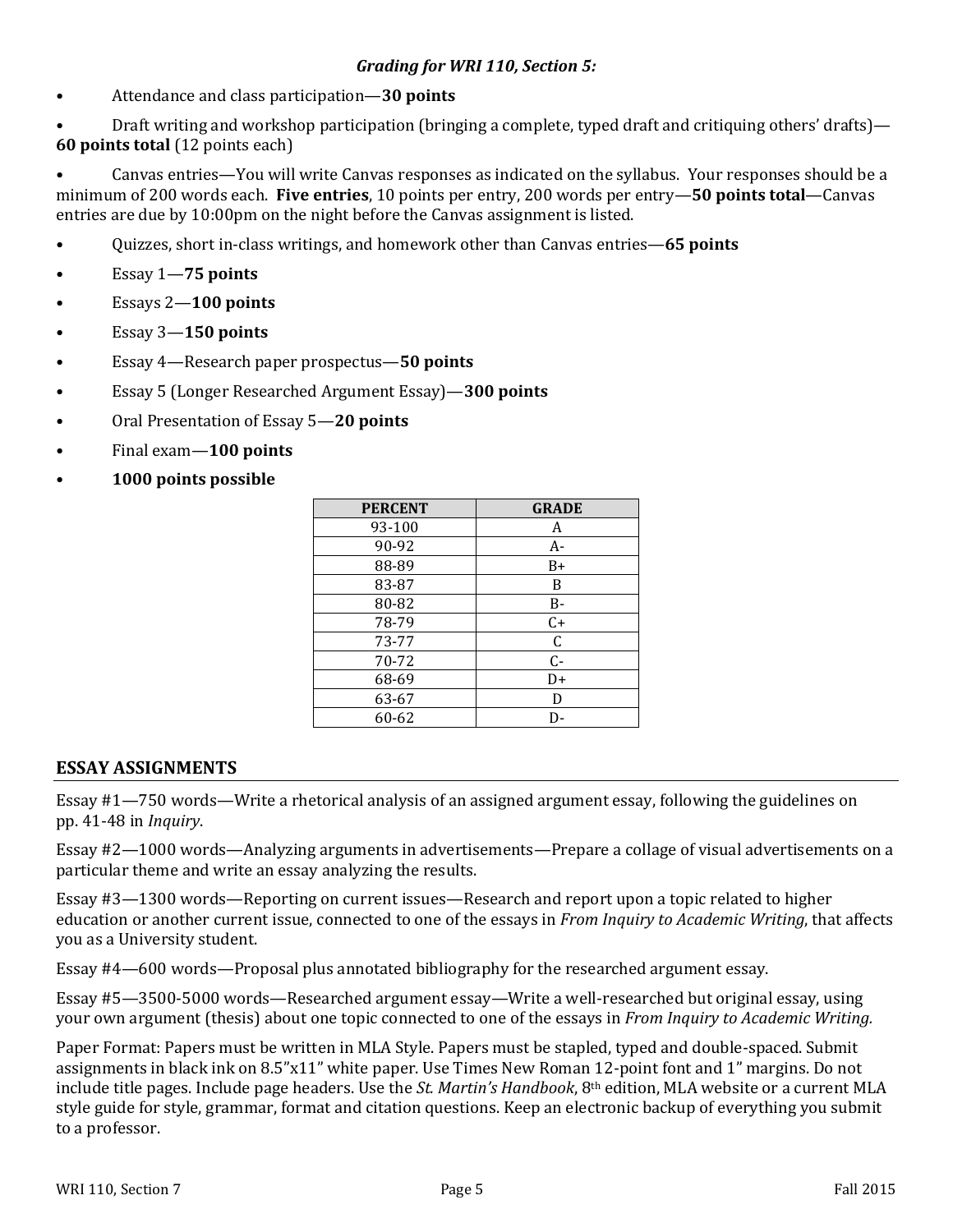## **COURSE SCHEDULE AND ASSIGNMENTS**

| <b>DATE</b> | <b>IN CLASS COVERAGE</b>                                                         | <b>WORK DUE</b>                                                                                                                                                                                            |
|-------------|----------------------------------------------------------------------------------|------------------------------------------------------------------------------------------------------------------------------------------------------------------------------------------------------------|
| 9/1         | Course Introduction-Your introductions                                           | WRI110 Questionnaire-In-Class                                                                                                                                                                              |
| 9/2         | WRI110 Diagnostic Essay-Mandatory                                                | In-Class Essay                                                                                                                                                                                             |
| 9/4         | Inquiry, Chapter One, pp. 1-28                                                   | Canvas #1-Write 200 words on this<br>topic: How does an academic essay differ<br>from oral debate?                                                                                                         |
| 9/7         | <b>Labor Day-No Classes</b>                                                      |                                                                                                                                                                                                            |
| 9/9         | Inquiry, "Writing a Summary" pp. 156-163                                         | Turn in your 200 word typed summary<br>of Sherry Turkle's essay on pp. 49-52                                                                                                                               |
| 9/11        | Inquiry, Chapter Two, pp. 29-54<br>Work on rhetorical analysis of assigned essay | Turn in your typed answers to the four<br>questions on the bottom of p. 38, in<br>regard to Turkle's essay.                                                                                                |
| 9/14        | Inquiry, Chapter Ten, pp. 286-312                                                | Canvas #2-What has your experience<br>been with peer review writing groups,<br>both positive and negative? What would<br>you hope participation in these groups<br>will do for your writing? (Be specific) |
| 9/16        | Writing Workshop #1-Peer Groups                                                  | Bring in a typed copy of your Essay #1                                                                                                                                                                     |
| 9/18        | Inquiry, Chapter Three, pp. 55-79                                                | Turn in your typed answers to "A<br>Practical Sequence: Analyzing an<br>Argument" on p. 71                                                                                                                 |
| 9/21        | Inquiry, Chapter Three, continued; In-class work on essay analysis               | FINAL VERSION OF ESSAY #1 DUE                                                                                                                                                                              |
| 9/23        | Inquiry, Chapter Four, pp. 80-105                                                | Turn in your typed answers to the four<br>questions on the top of p. 98                                                                                                                                    |
| 9/25        | Inquiry, Chapter Four, continued                                                 | Canvas #3-Choose your own topic, then<br>write five sentences regarding the topic,<br>based on pp. 96-97                                                                                                   |
| 9/28        | Inquiry, Chapter Five, pp. 106-128                                               | Turn in your typed answers to the<br>exercise-"A Practical Sequence" on pp.<br>111-112                                                                                                                     |
| 9/30        | Inquiry, Chapter Eight, pp. 211-256                                              | Bring in an advertisement from a<br>magazine (not from our book) and<br>analyze it (type your answers according<br>to their "Steps to Visual Analysis" on<br>pp. 252-253).                                 |
| 10/2        | Inquiry, Essays-Jean Kilbourne, pp. 489-512<br>and Elline Lipkin, pp. 595-605    | Canvas #4-Write one reflective<br>paragraph on one of the two essays.                                                                                                                                      |
| 10/5        | Inquiry, Chapter Nine, pp. 257-285                                               | Bring in an Introduction and Outline of<br>your essay                                                                                                                                                      |
| 10/7        | In-Class Draft Workshop, Essay #2                                                | Bring in a typed copy of essay #2                                                                                                                                                                          |
| 10/9        | Cleaning up grammar-Handbook, pp. 1-11                                           | Quiz in class on Top 20 Errors                                                                                                                                                                             |
| 10/12       | Inquiry, Chapter Six, pp. 129-150 / Ryan Library Instruction                     | Bring in a typed list of five possible<br>topics for your essay #3                                                                                                                                         |
| 10/14       | Inquiry, Chapter Seven, pp. 151-210 / Ryan Library Instruction                   | Essay #2 DUE                                                                                                                                                                                               |
| 10/16       | Inquiry, Chapter Eleven, pp. 313-341 / Ryan Library Instruction                  | Turn in a typed paragraph defining<br>plagiarism in your own words, based<br>upon information in the chapter.                                                                                              |
| 10/19       | Working with sources/ drafting your essay, Handbook pp. 212-260                  | Bring in a detailed outline of your essay<br>#3                                                                                                                                                            |
| 10/21       | In-Class Peer-Review Workshop Essay #3                                           | Bring in a typed copy of essay #3                                                                                                                                                                          |
| 10/23       | <b>Fall Break Day-No Classes</b>                                                 |                                                                                                                                                                                                            |
| 10/26       | Increasing Clarity-Handbook Part Nine, pp. 625-658                               | Turn in your typed answers to Exercise<br>49.1 on page 656 of Handbook                                                                                                                                     |